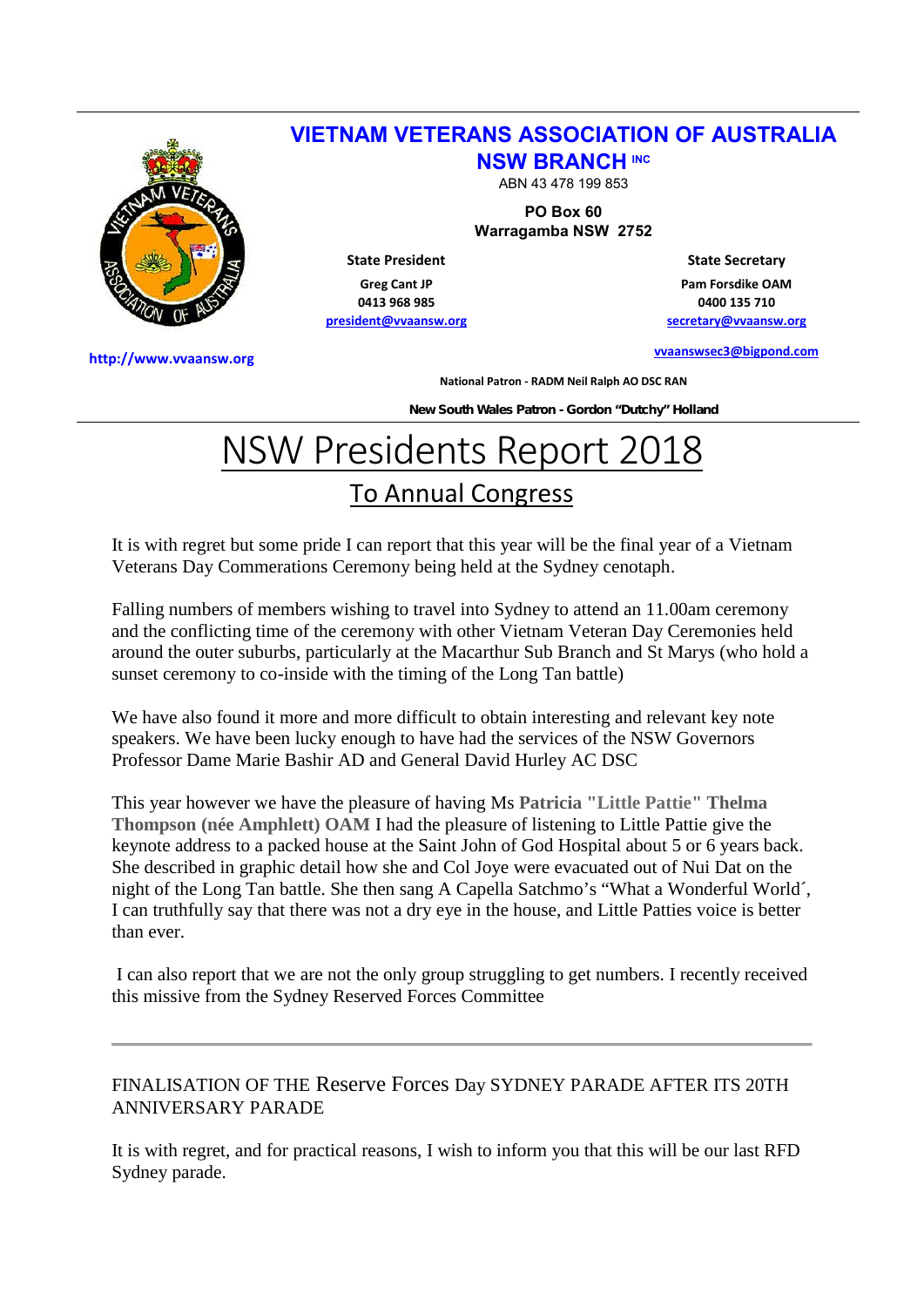Proudly, over the past twenty years, these parades have raised the profile of the service of reservists past and present, however this achievement would not have been possible or the parades successful, without the participation of the associations and support given by others to make it happen, for which we are thankful.

The RFDC database statistics which recorded participation in our RFD Sydney events, now shows that of the 84 associations and associated bodies only 27 participated in the 2017 RFD National parade. Several associations decided last year to disband or not march in future parades or had difficulty in supplying marchers and a top level review of the RFD operations was undertaken late last year.

## REVIEW OF THE FUTURE OF RFD AND THE NATIONAL PARADE IN SYDNEY

After the National Launch for 2018 and conference, taking into account the other States reports of their own 2017 parades and activities, it was decided to set up and carry out a confidential review by a small committee of senior members of RFDC headed by the RFDC National Executive Officer and NSW Deputy CM to the Hon Tim Fischer AC, LTCOL John Moore OAM RFD ED Ret'd, to examine the current situation.

\* This committee identified several options concerning the future of RFDC. Of these options only the cessation of future operations for Sydney was considered viable. Some of the considerations for this were:

\* The Council's aim of raising the status of Reservists has largely been achieved.

\* Advancing age and infirmity is significantly affecting the numbers supporting RFDC activities and active Association participation

Well NSW is in the envious position of actually increasing its overall membership with the members of the Far North Coast Branch changing their allegiance from the VVFA. So I would like to formally welcome the President and Secretary Sheldon and Cathy Maher to our National Membership. The movement of the Far North Coast Sub Branch from the Granville based Federation to the NSW VVAA was not with out some dramas. The National and State Presidents of the Federation had rather angry mail floating back and forth between them selves and the Sub Branch President. In fact one of our own sub branches was trying to say that any move would be possibly illegal and/or detrimental to the VVAA. The state executive of NSW did keep a close watch on the procedural matters that Far North Coast under took and can advise National that we are more than happy with how the move was made and that Far North Coast (even thought they did not have to constitutionally supply it) provided us with a full "Independent" audit of their finances. So as close as I can gather what is being thrown up by Granville amounts to sower grape seeds being spread due to the loss of revenue that this meant to the Federation.